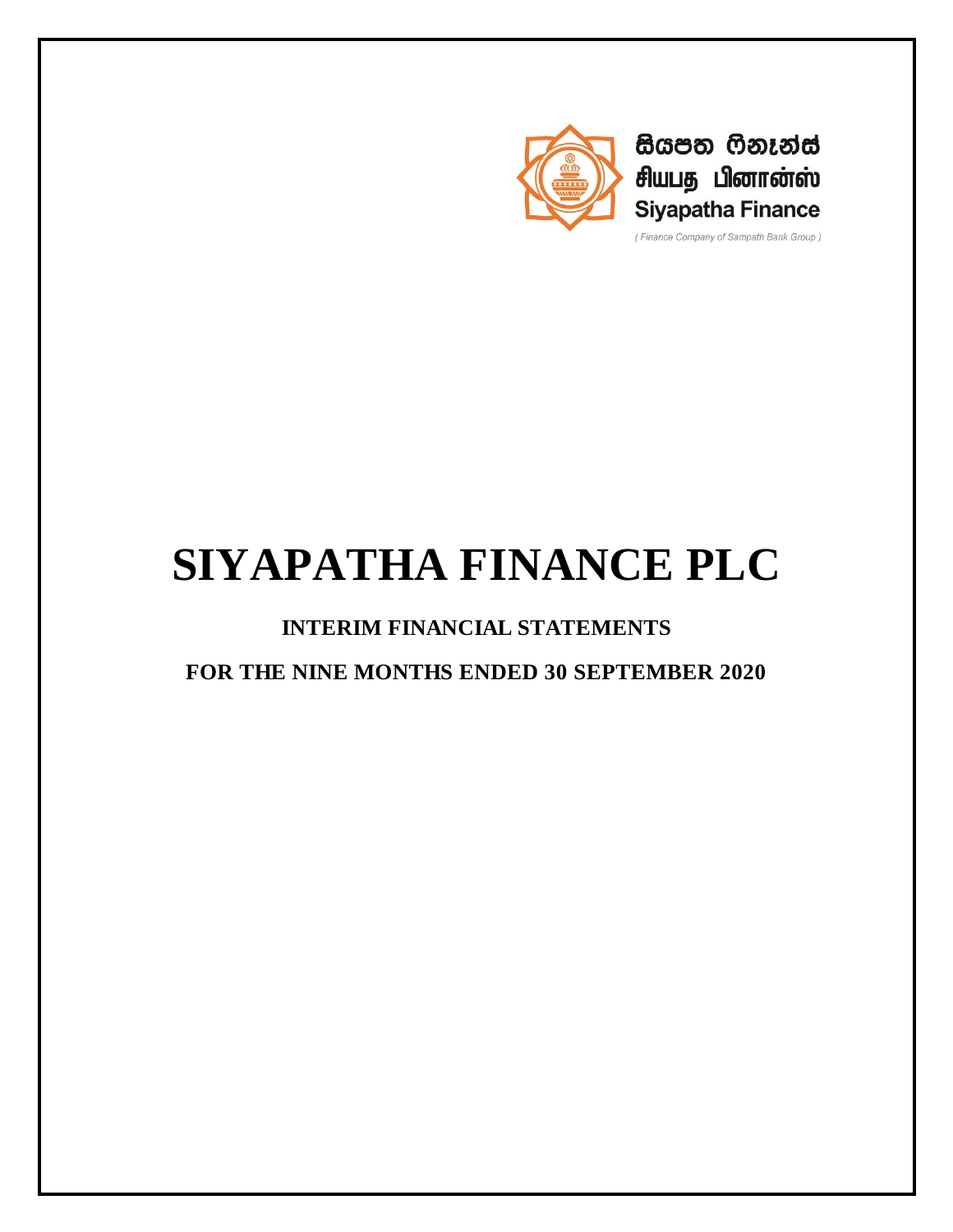#### **SIYAPATHA FINANCE PLC STATEMENT OF COMPREHENSIVE INCOME**

|                                                                | For the nine months ended 30 September |                | <b>Change</b> | For the quarter ended 30 September | Change         |               |
|----------------------------------------------------------------|----------------------------------------|----------------|---------------|------------------------------------|----------------|---------------|
|                                                                | <b>2020</b>                            | 2019           |               | 2020                               | 2019           |               |
|                                                                | <b>LKR'000</b>                         | <b>LKR'000</b> | $\frac{0}{0}$ | <b>LKR.000</b>                     | <b>LKR.000</b> | $\frac{0}{0}$ |
| <b>Gross income</b>                                            | 5,726,672                              | 5,847,288      | $-2%$         | 1,911,511                          | 2,080,483      | $-8%$         |
| Interest income                                                | 5,180,596                              | 5,362,856      | $-3%$         | 1,654,120                          | 1,902,776      | $-13%$        |
| Less: Interest expenses                                        | (3,028,575)                            | (3, 193, 575)  | $-5%$         | (938, 321)                         | (1,050,113)    | $-11%$        |
| Net interest income                                            | 2,152,021                              | 2,169,281      | $-1%$         | 715,799                            | 852,663        | $-16%$        |
|                                                                |                                        |                |               |                                    |                |               |
| Fee and commission income                                      | 228,125                                | 223,461        | 2%            | 89,822                             | 75,163         | 20%           |
| Less: Fee and commission expenses                              |                                        |                | 0%            |                                    |                | 0%            |
| Net fee and commission income                                  | 228,125                                | 223,461        | 2%            | 89,822                             | 75,163         | 20%           |
| Other operating income                                         | 317,951                                | 260,971        | 22%           | 167,569                            | 102,544        | 63%           |
| <b>Total operating income</b>                                  | 2,698,097                              | 2,653,713      | 2%            | 973,190                            | 1,030,370      | $-6%$         |
| Less: Credit loss expense on financial assets and other losses | (1,011,701)                            | (881, 428)     | 15%           | (401, 562)                         | (330,001)      | 22%           |
| Net operating income                                           | 1,686,396                              | 1,772,285      | $-5%$         | 571,628                            | 700,369        | $-18%$        |
| <b>Less:Operating expenses</b>                                 |                                        |                |               |                                    |                |               |
| Personnel expenses                                             | (646, 251)                             | (572, 537)     | 13%           | (226, 888)                         | (206, 086)     | 10%           |
| Depreciation of property, plant & equipment                    | (47, 172)                              | (42, 861)      | 10%           | (15, 951)                          | (15,067)       | 6%            |
| Amortization of intangible assets                              | (17, 368)                              | (17, 484)      | $-1%$         | (5,755)                            | (5, 817)       | $-1%$         |
| Other operating expenses                                       | (394, 500)                             | (451, 730)     | $-13%$        | (136,070)                          | (153, 201)     | $-11%$        |
| <b>Total operating expenses</b>                                | (1,105,291)                            | (1,084,612)    | 2%            | (384, 664)                         | (380, 171)     | 1%            |
| Operating profit before taxes on financial services            | 581,105                                | 687,673        | $-15%$        | 186,964                            | 320,198        | $-42%$        |
| Less: Taxes on financial services                              |                                        |                |               |                                    |                |               |
| VAT on financial services                                      | (159, 251)                             | (148, 503)     | 7%            | (50, 530)                          | (64, 473)      | $-22%$        |
| NBT on financial services                                      |                                        | (21, 734)      | $-100%$       |                                    | (9,203)        | $-100%$       |
| Debt repayment levy                                            |                                        | (86,205)       | $-100%$       |                                    | (36, 558)      | $-100%$       |
| <b>Profit before income taxation</b>                           | 421,854                                | 431,231        | $-2%$         | 136,434                            | 209,964        | $-35%$        |
| Less: Income tax expense                                       | (124,079)                              | (169, 249)     | $-27%$        | (39, 923)                          | (79, 846)      | -50%          |
| <b>Profit after taxation</b>                                   | 297,775                                | 261,982        | 14%           | 96,511                             | 130,118        | $-26%$        |
| Other comprehensive income, net of taxes                       |                                        |                |               |                                    |                |               |
| Total comprehensive income, net of taxes                       | 297,775                                | 261,982        | 14%           | 96,511                             | 130,118        | $-26%$        |
| Basic/Diluted earnings per share-(LKR.)                        | 3.99                                   | 3.60           |               | 1.27                               | 1.77           |               |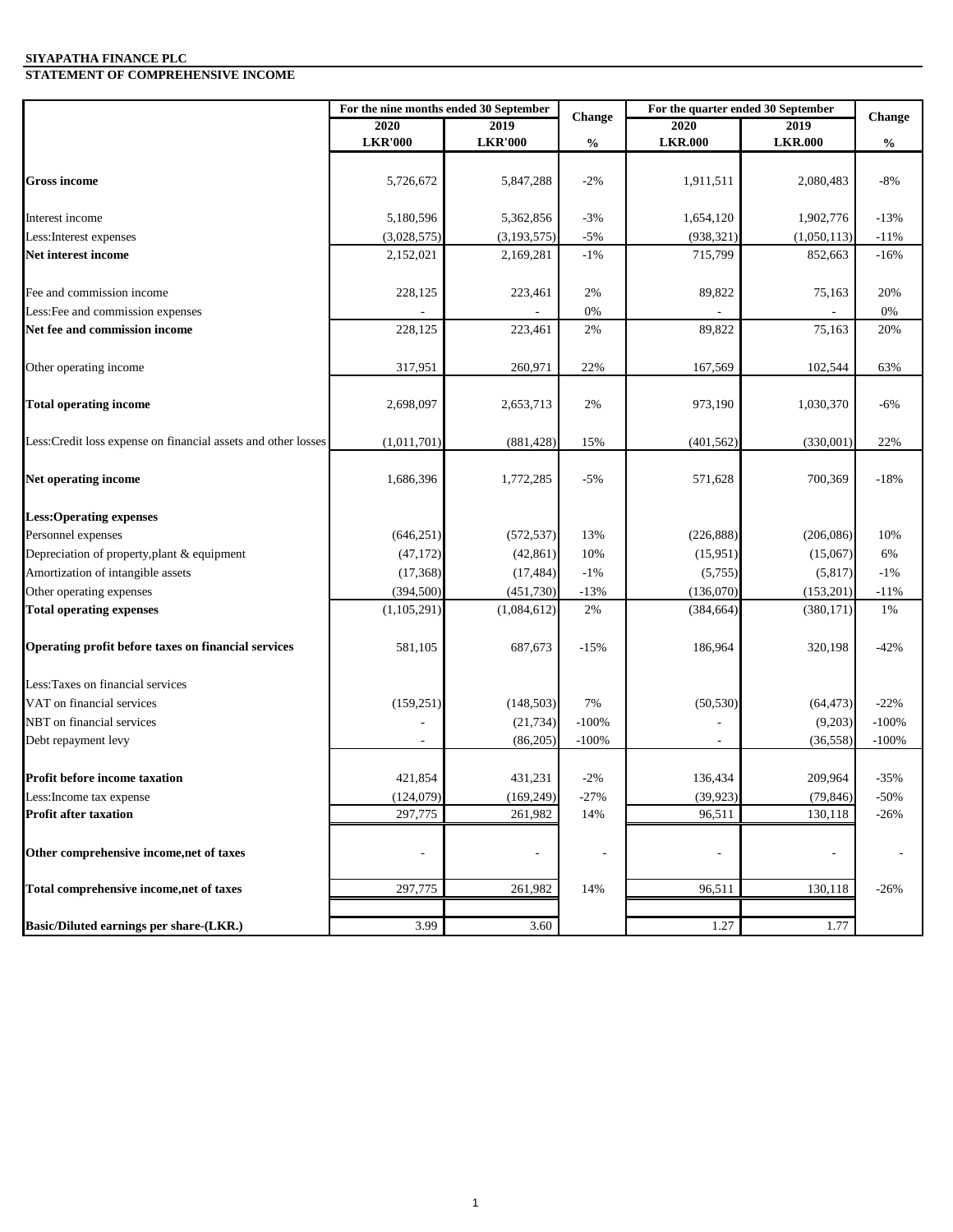#### **SIYAPATHA FINANCE PLC STATEMENT OF FINANCIAL POSITION**

|                                                                     |                | <b>Audited</b> |
|---------------------------------------------------------------------|----------------|----------------|
| As at                                                               | 30-09-2020     | 31-12-2019     |
|                                                                     | <b>LKR'000</b> | <b>LKR'000</b> |
| <b>Assets</b>                                                       |                |                |
| Cash and bank balances                                              | 189,872        | 273,429        |
| Securities purchased under repurchase agreements                    | 1,744,954      | 2,304,392      |
| Loans and receivables                                               | 37,385,381     | 36,226,753     |
| Other assets                                                        | 839,571        | 653,710        |
| Equity instruments at fair value through other comprehensive income | 56             | 56             |
| Debt instruments at amortised cost                                  | 46,450         | 15,301         |
| Property, plant and equipment                                       | 1,294,390      | 1,013,625      |
| Right-of-use assets                                                 | 406,387        | 403,653        |
| Intangible assets                                                   | 40,374         | 56,426         |
| <b>Total Assets</b>                                                 | 41,947,435     | 40,947,345     |
| <b>Liabilities</b>                                                  |                |                |
| Bank overdraft                                                      | 409,360        | 361,586        |
| Due to other customers                                              | 16,912,537     | 13,221,026     |
| Debt issued and other borrowed funds                                | 18,204,922     | 21,342,227     |
| Other payables                                                      | 1,629,702      | 1,301,543      |
| Current tax liabilities                                             | 274,071        | 407,066        |
| Deferred tax liabilities                                            | 117,397        | 230,107        |
| Retirement benefit obligations                                      | 85,846         | 67,965         |
| <b>Total Liabilities</b>                                            | 37,633,835     | 36,931,520     |
|                                                                     |                |                |
| <b>Equity</b>                                                       |                |                |
| Stated capital                                                      | 1,522,881      | 1,379,922      |
| Reserves                                                            |                |                |
| Statutory reserve fund                                              | 164,000        | 164,000        |
| <b>Revaluation reserve</b>                                          | 117,951        | 117,951        |
| Retained earnings                                                   | 2,508,768      | 2,353,952      |
| <b>Total Equity</b>                                                 | 4,313,600      | 4,015,825      |
|                                                                     |                |                |
| <b>Total Liabilities and Equity</b>                                 | 41,947,435     | 40,947,345     |
|                                                                     |                |                |
| Net asset value per share(LKR.)                                     | 56.60          | 54.78          |
| Commitments & contingencies                                         | 695,807        | 728,983        |

The information contained in these financial statements have been extracted from the unaudited financial statements of the Company unless indicated as "Audited".

#### **CERTIFICATION**

We certify that the above Interim Financial Statements are in compliance with the requirements of the Companies Act No: 7 of 2007 and give true and fair view of the state of affairs of Siyapatha Finance PLC as at 30 September 2020 and its profits for the period then ended.

(Sgd) Managing Director

The Board of Directors is responsible for these Financial Statements. Approved and signed for and on behalf of the Board by,

(Sgd) Chairman

27 October 2020

(Sgd) Head of Finance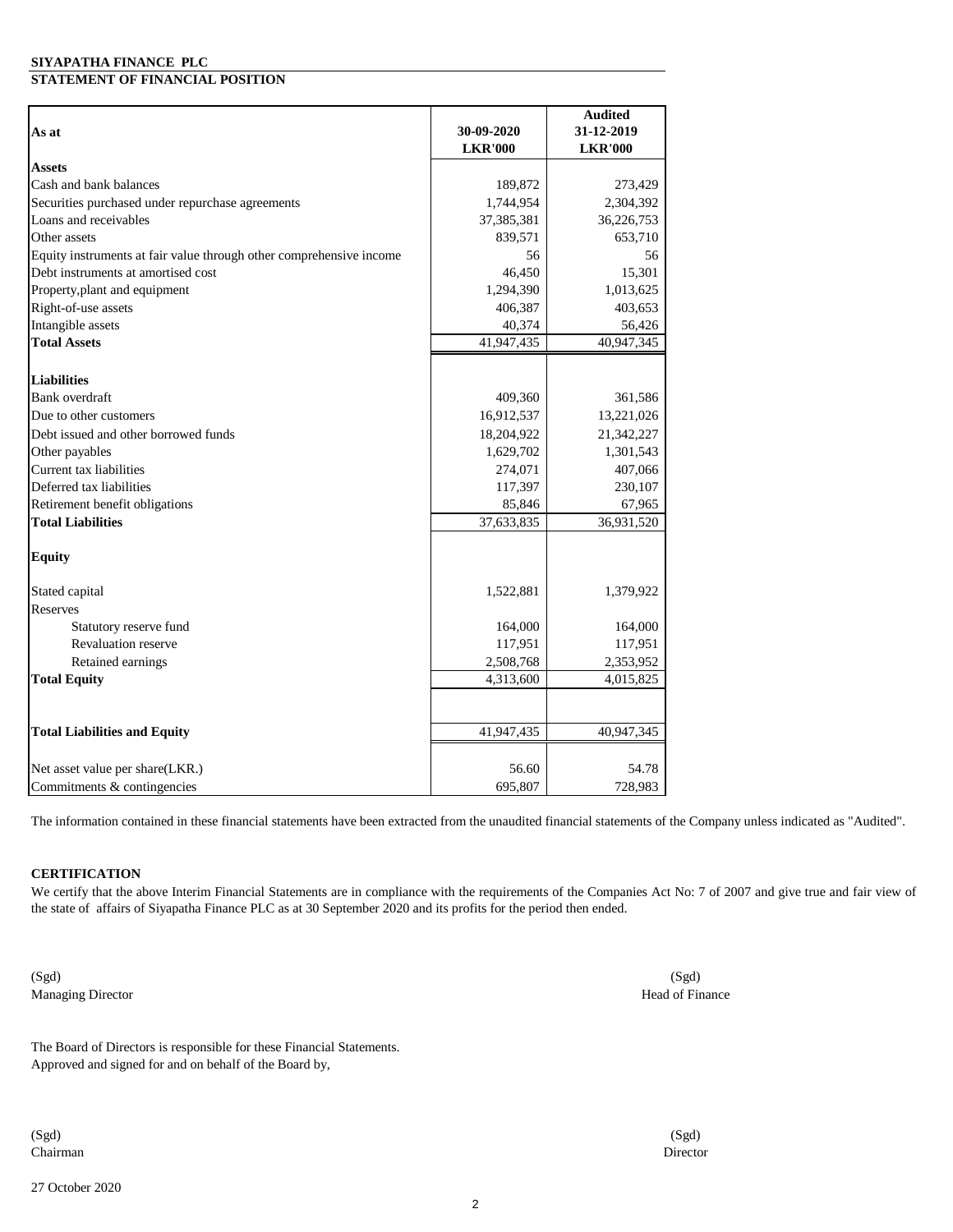#### **SIYAPATHA FINANCE PLC**

**STATEMENT OF CHANGES IN EQUITY**

|                                                                         |                          |                                                                                |                                         |                                      |                                    | <b>LKR'000</b> |
|-------------------------------------------------------------------------|--------------------------|--------------------------------------------------------------------------------|-----------------------------------------|--------------------------------------|------------------------------------|----------------|
| For the period ended 30 September 2019                                  | <b>Stated</b><br>Capital | <b>Share</b><br><b>Application</b><br><b>Money Pending</b><br><b>Allotment</b> | <b>Statutory</b><br><b>Reserve Fund</b> | <b>Revaluation</b><br><b>Reserve</b> | <b>Retained</b><br><b>Earnings</b> | <b>Total</b>   |
| Balance as at 01 January 2019                                           | 948,666                  | 400,000                                                                        | 139,000                                 | 107,763                              | 1,945,561                          | 3,540,990      |
| Profit for the period                                                   |                          |                                                                                |                                         |                                      | 261,982                            | 261,982        |
| Other comprehensive income, net of tax                                  |                          | $\overline{\phantom{a}}$                                                       | $\overline{\phantom{a}}$                |                                      |                                    |                |
| Allotment of shares - Rights Issue                                      | 400,000                  | (400,000)                                                                      |                                         |                                      |                                    |                |
| Scrip dividend paid                                                     | 31,256                   |                                                                                |                                         |                                      | (36, 344)                          | (5,088)        |
| Balance as at 30 September 2019                                         | 1,379,922                | $\sim$                                                                         | 139,000                                 | 107,763                              | 2,171,199                          | 3,797,884      |
| For the period ended 30 September 2020<br>Balance as at 01 January 2020 | 1,379,922                |                                                                                | 164,000                                 | 117,951                              | 2,353,951                          | 4,015,824      |
| Profit for the period                                                   |                          |                                                                                |                                         |                                      | 297,775                            | 297,775        |
| Other comprehensive income, net of tax                                  |                          |                                                                                |                                         |                                      |                                    |                |
| Scrip dividend paid                                                     | 142,959                  | $\overline{a}$                                                                 | $\overline{a}$                          | $\overline{\phantom{a}}$             | (142, 959)                         |                |
| <b>Balance as at 30 September 2020</b>                                  | 1,522,881                | $\overline{\phantom{a}}$                                                       | 164,000                                 | 117,951                              | 2,508,767                          | 4,313,599      |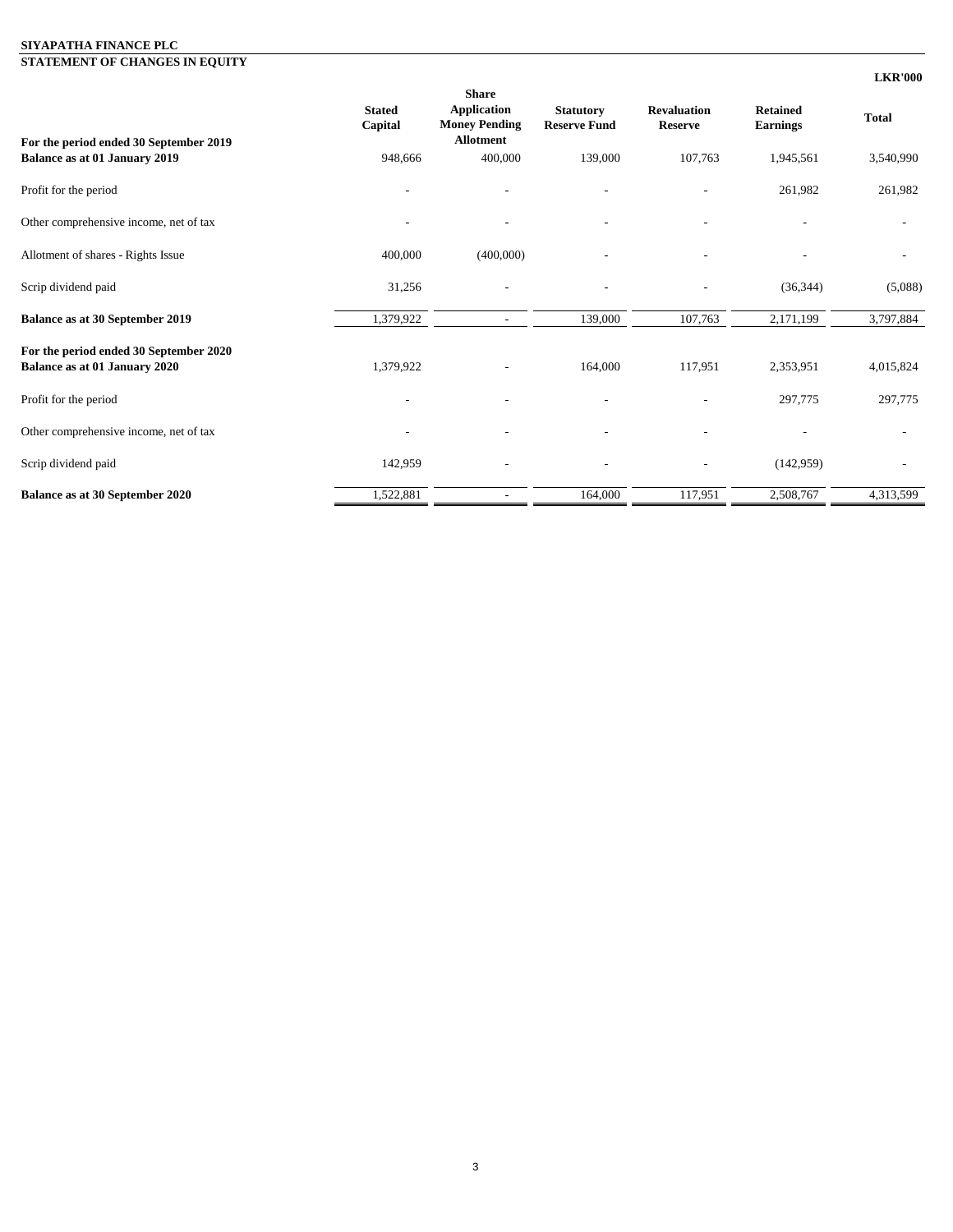#### **SIYAPATHA FINANCE PLC**

#### **STATEMENT OF CASH FLOWS**

| For the period ended 30 September                                                            | 2020                  | 2019                  |
|----------------------------------------------------------------------------------------------|-----------------------|-----------------------|
|                                                                                              | <b>LKR'000</b>        | <b>LKR'000</b>        |
| <b>Cash flows from operating activities</b>                                                  |                       |                       |
| <b>Profit before taxation</b>                                                                | 421,854               | 431,231               |
| Interest expenses                                                                            | 3,028,575             | 3,193,575             |
| Fee and commission expenses                                                                  |                       |                       |
| Provision for credit losses                                                                  | 1,011,701             | 881,428               |
| Provision for staff gratuity                                                                 | 20,628                | 18,750                |
| Provision for depreciation                                                                   | 47,172                | 42,861                |
| Amortization of software                                                                     | 17,368                | 17,484                |
| (Profit)/Loss on sale of motor vehicle                                                       | (1,280)               |                       |
|                                                                                              | 4,124,164             | 4,154,098             |
| Operating profit before working capital changes                                              | 4,546,018             | 4,585,329             |
| (Increase)/decrease in lease receivables                                                     | (2,646,600)           | (2,990,294)           |
| (Increase)/decrease in hire purchase receivables                                             | 652                   | 43,680                |
| (Increase)/decrease in factoring receivables                                                 | 191,023               | 263,117               |
| (Increase)/decrease in gold loan receivables                                                 | 308,829               | (1,385,508)           |
| (Increase)/decrease in loan receivables                                                      | 111,875               | 507,779               |
| Increase/(decrease) in due to other customers                                                | 3,691,318             | 4, 142, 117           |
| (Increase)/decrease in other assets                                                          | (321, 019)            | (271, 930)            |
| Increase/(decrease) in other payables                                                        | 416,847               | 481,622               |
|                                                                                              | 1,752,925             | 790,583               |
|                                                                                              |                       |                       |
| Cash generated from operating activities                                                     | 6,298,943             | 5,375,912             |
| Interest expense paid                                                                        | (2,999,572)           | (2,918,958)           |
| Gratuity paid                                                                                | (2,973)               | (3,200)               |
| Income tax paid                                                                              | (359, 381)            | (164, 915)            |
| Dividend tax paid                                                                            |                       | (5,088)               |
| Net cash inflow from operating activities                                                    | 2,937,017             | 2,283,751             |
| <b>Cash flow from investing activities</b>                                                   |                       |                       |
| Investments in government treasury bonds and government securities                           | 528,289               | (1,745,491)           |
| Purchase of property, plant, equipment and intangible assets                                 | (329, 250)            | (345, 608)            |
| Proceeds from sale of property, plant and equipment                                          | 1,280                 |                       |
| Net cash inflow/(outflow) from investing activities                                          | 200,319               | (2,091,099)           |
|                                                                                              |                       |                       |
| Net cash inflow before financing activities                                                  | 3,137,336             | 192,652               |
| <b>Cash flow from financing activities</b>                                                   |                       |                       |
| Proceeds from long term loans/Securitizations                                                | 2,450,000             | 3,000,000             |
| Repayments of long term loans                                                                | (4,466,115)           | (4,020,398)           |
| Proceeds from debentures                                                                     | 2,000,000             | 1,500,000             |
| Debentures redeemed                                                                          |                       | (1,421,990)           |
| Net proceeds from short term borrowings                                                      | (3,150,000)           | (600,000)             |
| Repayment of principal portion of lease liabilities                                          | (102, 552)            |                       |
| Net cash outflow from financing activities                                                   | (3,268,667)           | (1,542,388)           |
| Net increase/(decrease) in cash and cash equivalents                                         | (131, 331)            | (1,349,736)           |
| Cash & cash equivalents at the beginning of the period                                       | (88, 146)             | 1,077,107             |
| Cash and cash equivalents as at end of the period                                            | (219, 477)            | (272, 629)            |
|                                                                                              |                       |                       |
| Analysis of the cash and cash equivalents at the end of the period<br>Cash and bank balances |                       |                       |
| Bank overdraft                                                                               | 189,883<br>(409, 360) | 144,899<br>(417, 528) |
|                                                                                              | (219, 477)            | (272, 629)            |
|                                                                                              |                       |                       |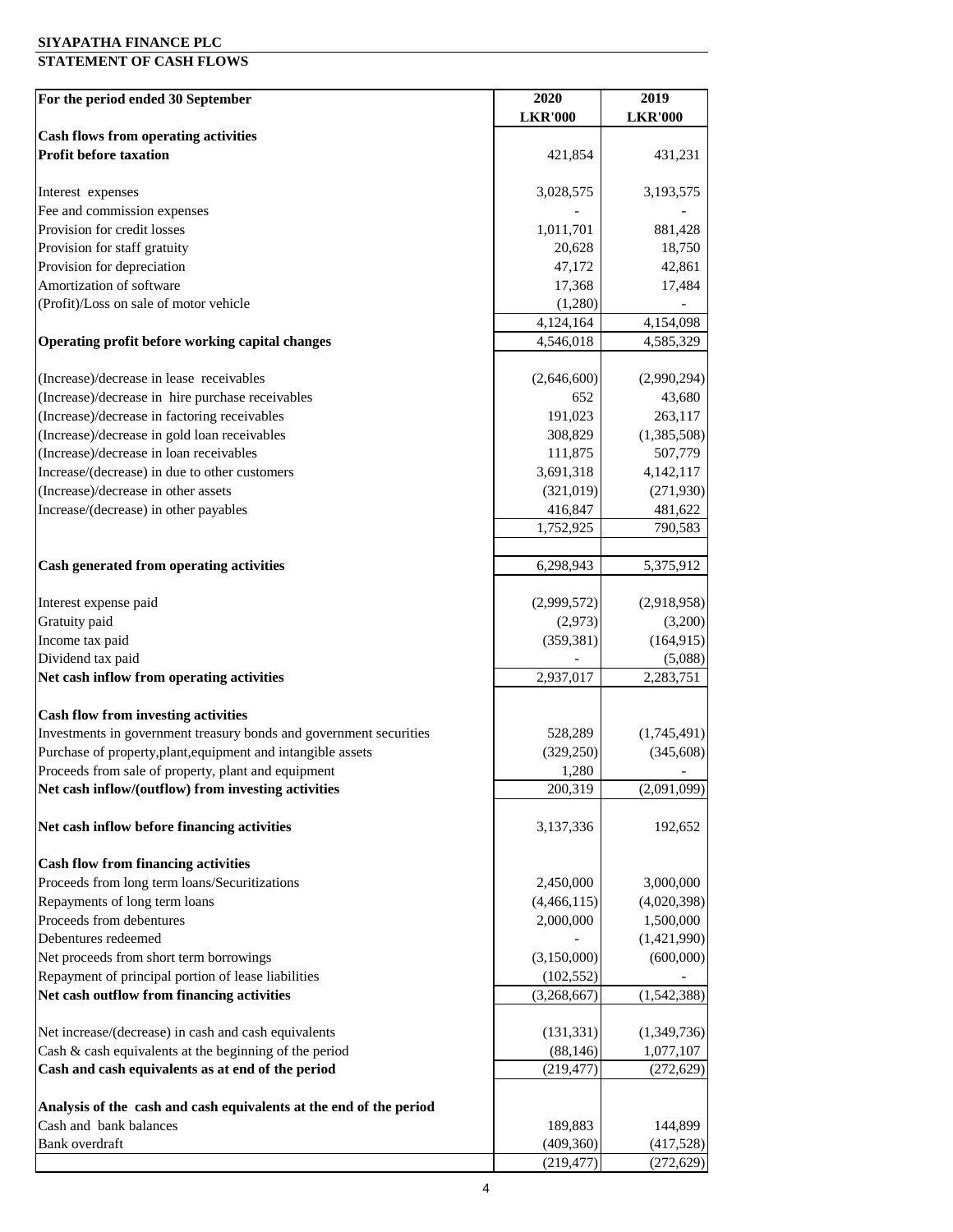#### **SIYAPATHA FINANCE PLC**

## **SELECTED PERFORMANCE INDICATORS**

|                                                                                 | As at      | As at      |
|---------------------------------------------------------------------------------|------------|------------|
|                                                                                 | 30.09.2020 | 31.12.2019 |
| <b>Capital Adequacy</b>                                                         |            |            |
| Core Capital Ratio(Minimum Requirement -6.5%)                                   | 7.99%      | 8.96%      |
| Total Risk Weighted Capital Ratio (Minimum Requirement- 10.5%)                  | 12.66%     | 14.16%     |
| Capital Funds to Deposit Liabilities Ratio(Minimum Requirement-10%)*            | 37.92%     | 48.59%     |
| <b>Profitability</b>                                                            |            |            |
| Return on Average Assets (After Tax)                                            | 0.93%      | 1.22%      |
| Return on Average Shareholders' Funds                                           | 9.48%      | 12.88%     |
| <b>Asset Quality (LKR'000)</b>                                                  |            |            |
| Total Accommodation(Gross)                                                      | 39,890,313 | 37,878,257 |
| Non-Performing Accommodation                                                    | 6,500,963  | 3,811,971  |
| Net Total Accommodation(Net of allowance for expected credit losses/impairment) | 37,385,381 | 36,226,753 |
| <b>Liquidity (LKR'000)</b>                                                      |            |            |
| Required Minimum Amount of Liquid Assets                                        | 1,228,293  | 1,651,440  |
| Required Minimum Amount of Government Securities**                              | 1,701,063  | 2,254,033  |
| Available Amount of Liquid Assets                                               | 1,911,179  | 2,445,214  |
| <b>Available Amount of Government Securities</b>                                | 1,744,953  | 2,304,392  |
|                                                                                 |            |            |

#### **\* Capital Funds to Deposit Liabilities Ratio**

The capital funds to deposit liabilities ratio is computed on the following basis.

Capital funds as a percentage of average of month end deposit liabilities during last three months.

**\*\*** Required minimum amount of government securities equals to 5% (7.5% - 31.12.2019) of the average of month end deposit liabilities and borrowings of the twelve months of the preceding financial year.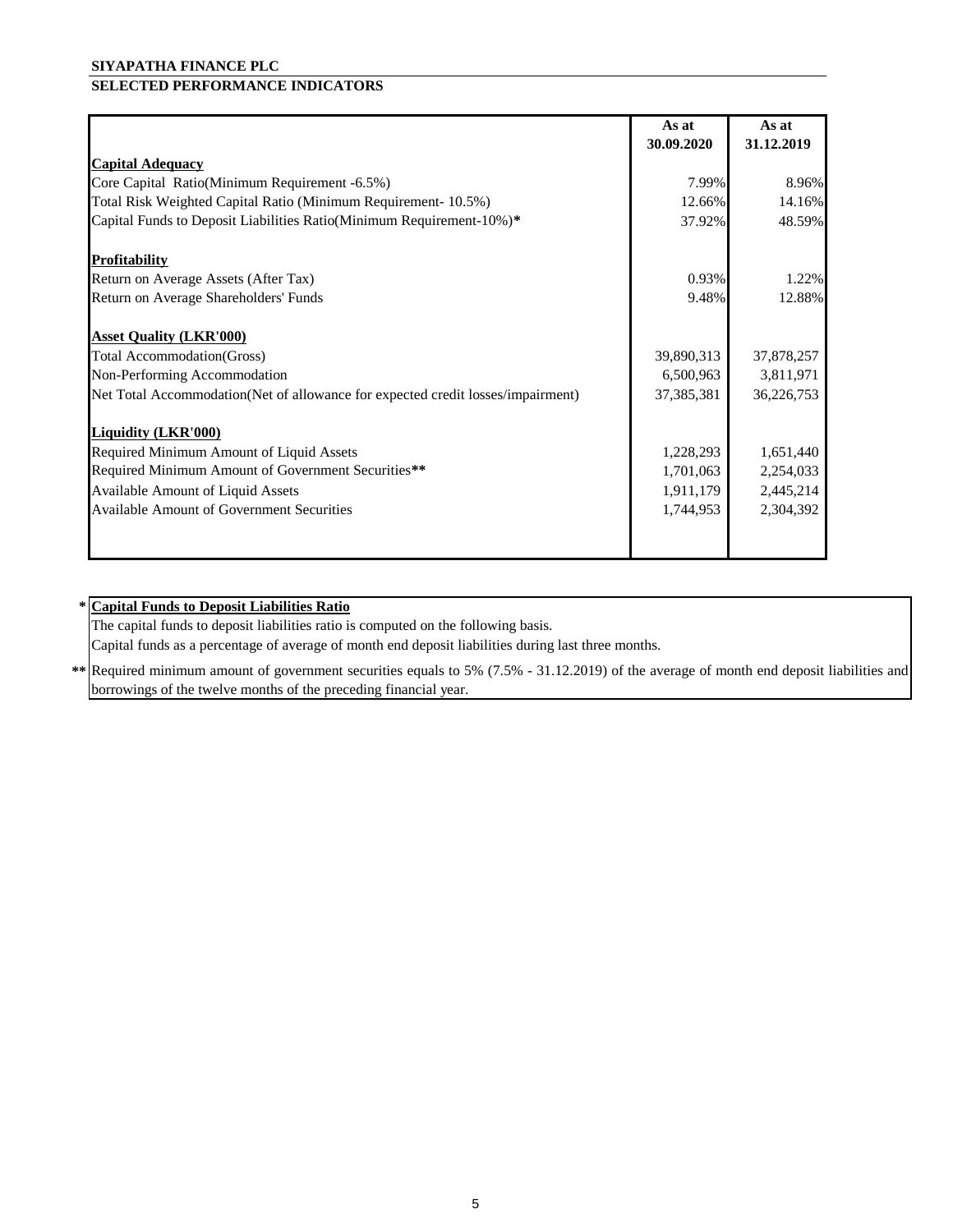#### **SEGMENT INFORMATION**

The following table presents income,profit,total assets and total liabilities of the Company's operating segments.

|                                                                        | <b>Leasing and Hire Purchase</b> |                | <b>Gold Loan</b> |                | <b>Others</b>  |                | <b>Total</b>   |                |
|------------------------------------------------------------------------|----------------------------------|----------------|------------------|----------------|----------------|----------------|----------------|----------------|
| For the period ended 30 September                                      | 2020                             | 2019           | 2020             | 2019           | 2020           | 2019           | 2020           | 2019           |
|                                                                        | <b>LKR'000</b>                   | <b>LKR'000</b> | <b>LKR'000</b>   | <b>LKR'000</b> | <b>LKR'000</b> | <b>LKR'000</b> | <b>LKR'000</b> | <b>LKR'000</b> |
| Interest Income                                                        | 4,041,434                        | 4,152,789      | 895,759          | 763,631        | 243,403        | 446,436        | 5,180,596      | 5,362,856      |
| Less: Interest expenses                                                | (2,430,372)                      | (2,405,248)    | (351,570)        | (384,972)      | (246, 633)     | (403, 355)     | (3,028,575)    | (3,193,575)    |
| Net interest income                                                    | 1,611,062                        | 1,747,541      | 544,189          | 378,659        | (3,230)        | 43,081         | 2,152,021      | 2,169,281      |
| Net fee and commission income                                          | 158,040                          | 145,386        | 69,312           | 76,082         | 773            | 1,993          | 228,125        | 223,461        |
| Other operating income                                                 | 307,147                          | 248,290        |                  |                | 10,804         | 12,681         | 317,951        | 260,971        |
| <b>Total operating income</b>                                          | 2,076,249                        | 2,141,217      | 613,501          | 454,741        | 8,347          | 57,755         | 2,698,097      | 2,653,713      |
| Less: Impairment (charges)/reversal on loans and losses                | (812, 231)                       | (408,060)      | 201              | (1,980)        | (199, 671)     | (471, 388)     | (1,011,701)    | (881, 428)     |
| Net operating income                                                   | 1,264,018                        | 1,733,157      | 613,702          | 452,761        | (191, 324)     | (413, 633)     | 1,686,396      | 1,772,285      |
| Less: Total operating expenses (Including taxes on financial services) | (859,999)                        | (1,034,149)    | (182,902)        | (177, 828)     | (221, 641)     | (129,077)      | (1,264,542)    | (1,341,054)    |
| <b>Operating profit before taxes</b>                                   | 404,019                          | 699,008        | 430,800          | 274,933        | (412,965)      | (542,710)      | 421,854        | 431,231        |
| Less: Income tax expenses                                              |                                  |                |                  |                |                |                | (124,079)      | (169, 249)     |
| <b>Profit for the period</b>                                           |                                  |                |                  |                |                |                | 297,775        | 261,982        |
| Non-controlling interest                                               |                                  |                |                  |                |                |                |                |                |
| Profit attributable to equity holders of the Company                   |                                  |                |                  |                |                |                | 297,775        | 261,982        |
| As at 30 September                                                     | 2020                             | 2019           | 2020             | 2019           | 2020           | 2019           | 2020           | 2019           |
|                                                                        | <b>LKR'000</b>                   | <b>LKR'000</b> | <b>LKR'000</b>   | <b>LKR'000</b> | <b>LKR'000</b> | <b>LKR'000</b> | <b>LKR'000</b> | <b>LKR'000</b> |
| Segmental assets                                                       | 31,620,794                       | 28,744,500     | 4,702,640        | 4,932,194      | 5,624,001      | 6,220,511      | 41,947,435     | 39,897,205     |
| <b>Total assets</b>                                                    | 31,620,794                       | 28,744,500     | 4,702,640        | 4,932,194      | 5,624,001      | 6,220,511      | 41,947,435     | 39,897,205     |
| Segmental liabilities                                                  | 28,369,118                       | 26,008,261     | 4,219,051        | 4,462,690      | 5,045,666      | 5,628,369      | 37,633,835     | 36,099,320     |
| <b>Total liabilities</b>                                               | 28,369,118                       | 26,008,261     | 4,219,051        | 4,462,690      | 5,045,666      | 5,628,369      | 37,633,835     | 36,099,320     |
|                                                                        |                                  |                |                  |                |                |                |                |                |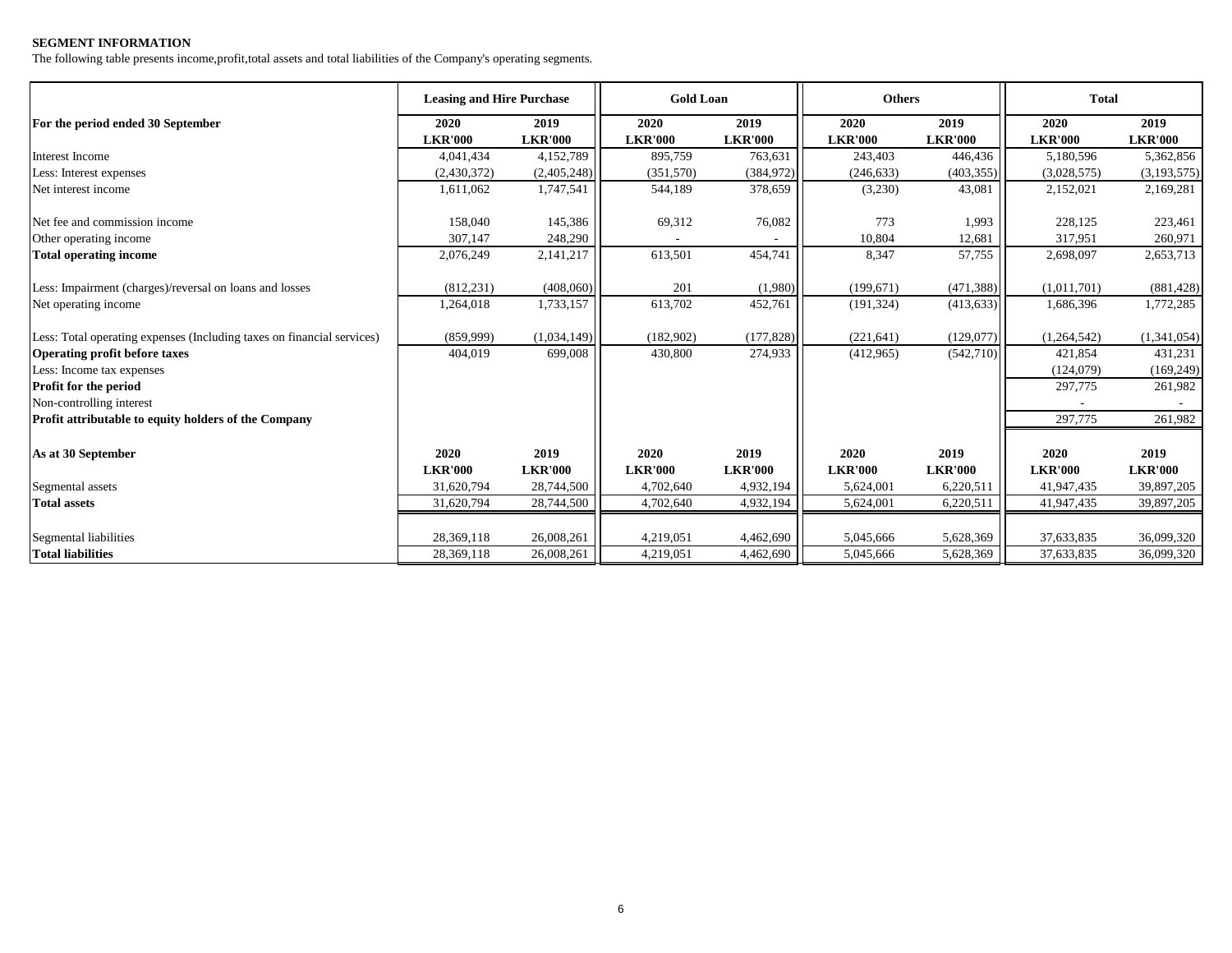# **EXPLANATORY NOTES**

1.These Interim Financial Statements are presented in accordance with the requirements of Sri Lanka Accounting Standard - LKAS 34 on 'Interim Financial Reporting' and provide the information as required in terms of Rule 7.4 of the Colombo Stock Exchange.

2.There are no changes to the accounting policies and methods of computation since the publication of the Audited Financial Statements for the year 2019 .

3.There are no material changes during the period in the composition of assets, liabilities and contingent liabilities. All known expenditure items have been provided for.

## 4.**The funds raised from debenture issues**

## **4.1 The funds raised from debenture issue -2019**

The details of utilization of debenture proceeds are given in table below.

| Objective<br><b>Number</b>         | Objective as per<br><b>Prospectus</b>                               | <b>Amount</b><br>allocated as per<br><b>Prospectus</b><br>(LKR) | <b>Proposed date</b><br>of utilization as<br>per Prospectus | <b>Amount</b><br><b>Allocated from</b><br>proceeds in<br>(LKR)<br>(A) | % of total<br>proceeds | Amount<br>utilized in LKR<br>(B) | $%$ of<br>utilization<br>against<br>allocation<br>(B/A) | <b>Clarification if</b><br>not fully utilized<br>including where<br>the funds are<br>invested |
|------------------------------------|---------------------------------------------------------------------|-----------------------------------------------------------------|-------------------------------------------------------------|-----------------------------------------------------------------------|------------------------|----------------------------------|---------------------------------------------------------|-----------------------------------------------------------------------------------------------|
|                                    | To expand and strengthen                                            | 716.61Million                                                   | 08 Aug 2019                                                 | 716.61 Million                                                        | 47.77%                 | 716.61 Million                   | 100%                                                    |                                                                                               |
|                                    |                                                                     | 200.00 Million                                                  | 31 Oct 2019                                                 | 200.00 Million                                                        | 13.33%                 | 200.00 Million                   | 100%                                                    | <b>Fully Utilized</b>                                                                         |
| the capital base of the<br>Company | 200.00 Million                                                      | 31 Dec 2019                                                     | 200.00 Million                                              | 13.33%                                                                | 200.00 Million         | 100%                             |                                                         |                                                                                               |
|                                    |                                                                     | 383.39 Million                                                  | 31 Oct 2020                                                 | 383.39 Million                                                        | 25.57%                 | 346.35 Million                   | 90.36%                                                  | Note A                                                                                        |
|                                    | To expand future<br>operations and the asset<br>base of the Company | 1.5 Billion                                                     | 08 Sep 2019                                                 | 1.5 Billion                                                           | 100.00%                | .5Billion                        | 100.00%                                                 | <b>Fully Utilized</b>                                                                         |

## **Note A**

As per CBSL Capital Adequacy computation guidelines, the maximum eligible amount was limited to LKR.346.35 Million. However, the balance LKR.37.04 Million will be utilized by 31 October 2020.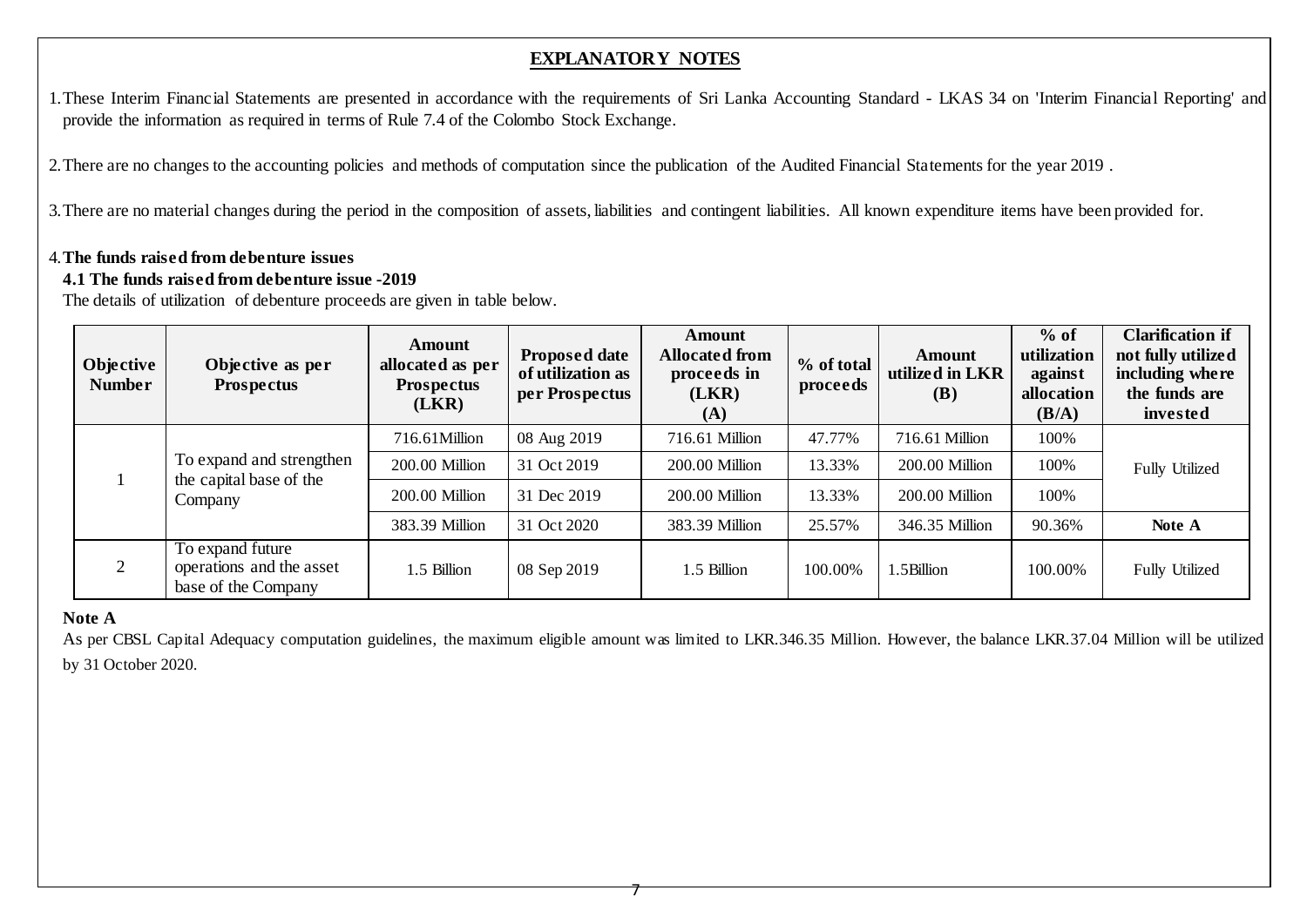## **4.2 The funds raised from debenture issue -2020**

The details of utilization of debenture proceeds are given in table below.

| Objective<br><b>Number</b> | Objective as per<br><b>Prospectus</b>                                                                                                                                                                           | <b>Amount</b><br>allocated as per<br><b>Prospectus</b><br>(LKR) | <b>Proposed date</b><br>of utilization as<br>per Prospectus               | Amount<br><b>Allocated from</b><br>proceeds in<br>(LKR)<br>(A) | % of total<br>proceeds | <b>Amount</b><br>utilized in LKR<br><b>(B)</b> | $%$ of<br>utilization<br>against<br>allocation<br>(B/A) | <b>Clarification if</b><br>not fully utilized<br>including where<br>the funds are<br>invested |
|----------------------------|-----------------------------------------------------------------------------------------------------------------------------------------------------------------------------------------------------------------|-----------------------------------------------------------------|---------------------------------------------------------------------------|----------------------------------------------------------------|------------------------|------------------------------------------------|---------------------------------------------------------|-----------------------------------------------------------------------------------------------|
|                            | To finance the budgeted<br>lending portfolio within<br>the 6 months from the date<br>of allotment which in turn<br>will manage assets and<br>liabilities mismatch and to<br>minimize the interest rate<br>risk. | 2.0 Billion                                                     | Within 6 months<br>(Between 07 July<br>2020<br>-06<br>to<br>January 2021) | 2.0 Billion                                                    | 100.00%                | 2.0 Billion                                    | 100.00%                                                 | <b>Fully Utilized</b>                                                                         |

5.There have been no material events subsequent to the reporting date, which require adjustments to or disclosures in the interim financial statements.

- 6.The dividend of LKR.1.95 per share on 73,312,409 Ordinary shares was approved at the Annual General Meeting held on 01 June 2020.This was paid in the form of a scrip dividend and relevant provisions were made in the Financial Statements for the period ended 30 September 2020.
- 7.The Company issued 20,000,000 listed, rated, unsecured, senior redeemable debentures at a par value of LKR.100/-. The debenture issue was opened on 30 June 2020 and closed on the same day as the issue was oversubscribed. The date of allotment of the said debenture issue was 07 July 2020.

## 8.**Impact due to the COVID -19**

Subsequent to the outbreak of COVID-19 in Sri Lanka, relief measures announced by the CBSL to provide relief to individuals and businesses affected by the COVID-19 lockdown which include deferment of repayment terms of credit facilities, offering concessionary rates of interest to eligible loan products and waiving off certain fees and charges caused a negative impact on the earnings, cash flows/liquidity position of the Company. However, the management is of the view that the aforementioned negative impact would not pose any additional stress on the Company's ability to maintain its regulatory capital margins.

When assessing ECL, the Company considered the potential impact of the COVID-19 outbreak on customers as well as the relief packages introduced in the form of tax reliefs and moratoriums by the government to protect the economy. Nevertheless, the Company has made an additional provision as management overlays by changing the probability weightage applied to different macro-economic scenarios.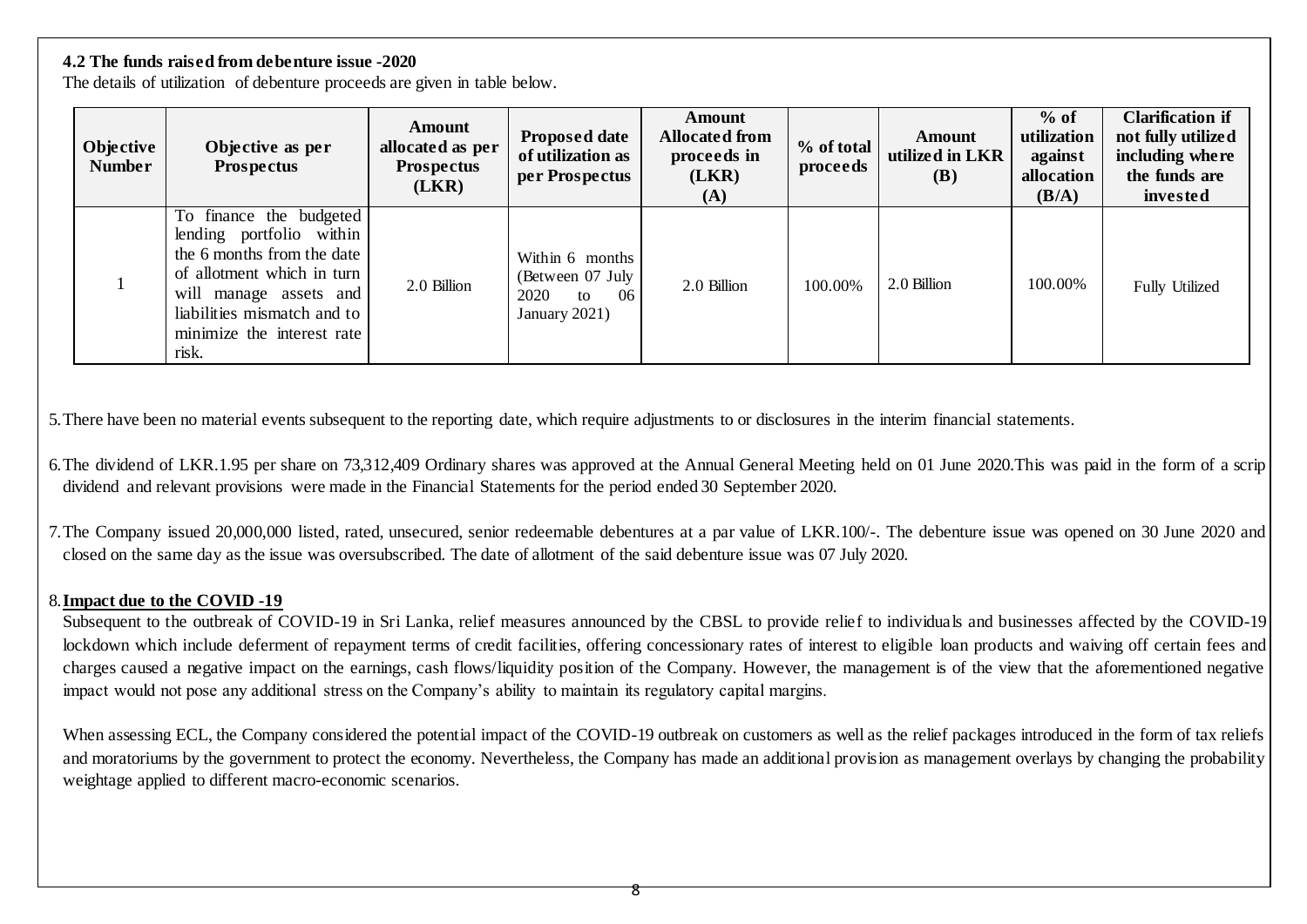#### 9.**Amendments to the Income Tax Law announced by the Government**

As per the announcement dated 12 February 2020, issued by the Department of Inland Revenue on "implementation of proposed changes to the Inland Revenue Act No.24 of 2017" effective from 01 January 2020, income tax rate applicable for the Finance sector has been reduced to 24%. Accordingly, the income tax expense of the Company for the period ended 30 September 2020 has been computed at 24%. However, deferred tax has been determined based on the enacted tax rate of 28%.

## **INFORMATION ON SHARES**

Stated Capital as at 30 September 2020 was represented by the number of shares in issue as given below.

|                        |            | As at 30 September 2020 |            | As at 31December 2019 |  |
|------------------------|------------|-------------------------|------------|-----------------------|--|
|                        | Number     | ' KR.                   | Number     | LKR.                  |  |
| <b>Ordinary Shares</b> | 76.212.072 | 1.522.880.852/-         | 73.312.409 | 1.379.921.654/-       |  |
| <b>Total</b>           | 76,212,072 | 1,522,880,852/-         | 73,312,409 | 1.379.921.654/-       |  |

## **SHAREHOLDER INFORMATION**

#### **Shareholders' list as at 30 September 2020**

|          | <b>Name</b>           | <b>No: of Shares</b> | $\frac{0}{0}$ |
|----------|-----------------------|----------------------|---------------|
| $(01)$ . | Sampath Bank PLC      | 76,212,065           | 100.00%       |
| $(02)$ . | Mr. C.P. Palansuriya  | 01                   | 0.00%         |
| (03).    | Mr. W.M.P.L. De Alwis | 01                   | 0.00%         |
| (04).    | Dr.H.S.D.Soysa        | 01                   | 0.00%         |
| (05).    | Mr.Y.S.H.R.S.Silva    | 01                   | 0.00%         |
| (06).    | Mr. P.S.Cumaranatunga | 01                   | 0.00%         |
| (07).    | Mr.J.H.Gunawardena    | 01                   | 0.00%         |
| (08).    | Mr.S. Sudarshan       | $_{01}$              | 0.00%         |
|          |                       | 76.212.072           | 100.00%       |

#### **Public Holdings**

The percentage of ordinary shares held by the public as at 30 September 2020 was 0%.

#### **Directors'/ CEO's Holding in Shares as at 30 September 2020.**

| Name                  | <b>Position</b> | <b>No: of Shares</b> |
|-----------------------|-----------------|----------------------|
| Mr. P.S.Cumaranatunga | Director        |                      |
| Mr.Y.S.H.R.S.Silva    | Director        |                      |
| Mr.J.H.Gunawardena    | Director        |                      |

#### **INFORMATION ON LISTED DEBENTURES**

#### **(i).Market Values**

|                         | <b>Highest (LKR.)</b> |            |            | Lowest (LKR.) | Period End (LKR.) |            |
|-------------------------|-----------------------|------------|------------|---------------|-------------------|------------|
|                         | 2020                  | 2019       | 2020       | 2019          | 2020              | 2019       |
| Debentures- $2016/2021$ | 103.00                | 103.00     | 100.00     | 100.00        | 103.00            | 100.00     |
| Debentures- $2017/2022$ | Not Traded            | Not Traded | Not Traded | Not Traded    | Not Traded        | Not Traded |
| Debentures- $2019/2024$ | Not Traded            | Not Traded | <b>Not</b> | Not Traded    | Not Traded        | Not Traded |
| Debentures-2020/2023    | Not Traded            | N/A        | Not Traded | N/A           | Not Traded        | N/A        |

 $N/A - Not$  Applicable